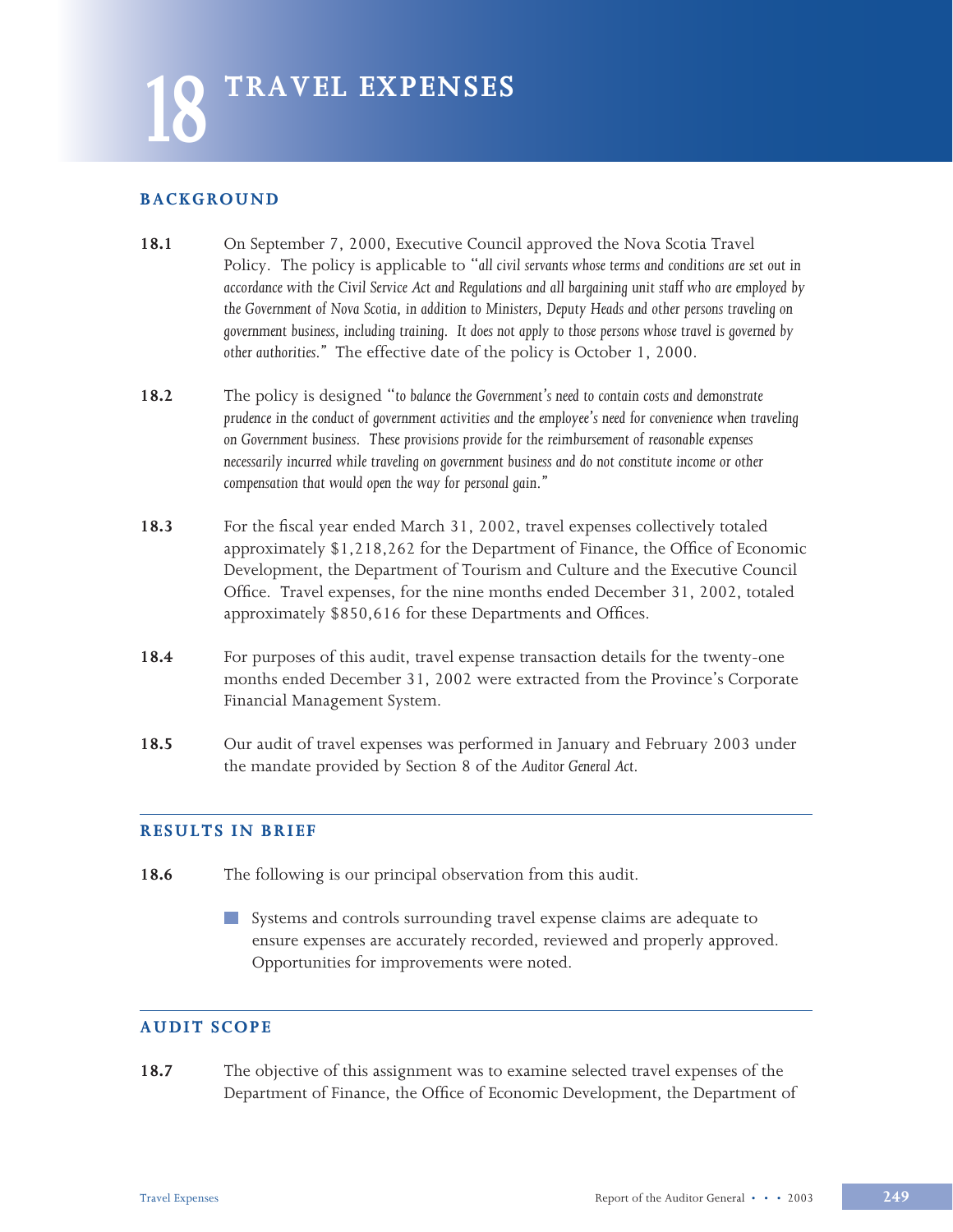Tourism and Culture and the Executive Council Office to determine the adequacy of:

- systems and controls;
- compliance with the Nova Scotia Travel Policy; and
- due regard for economy and efficiency.
- **18.8** Our audit focused on travel expenses subject to the Nova Scotia Travel Policy and as such did not include travel expenses of those persons governed by other authorities.
- **18.9** Audit criteria were developed to assist in the planning and conduct of the audit and in the assessment of the processes and practices related to travel expenses. Our audit approach included interviews with selected staff, an examination of the travel policy, sampling of transactions and a review of other documentation necessary to support an assessment of the objectives and criteria.

# **PRINCIPAL FINDINGS**

- **18.10** The results of our audit indicated that the systems and controls surrounding travel expense claims are adequate to ensure expenses are accurately recorded, reviewed and properly approved.
- **18.11** Our testing of 60 sample items noted no significant irregularities in the travel expense claims. All claims were mathematically accurate and properly recorded in the Province's accounts.
- **18.12** All sample items included evidence of the review and control function while 54 of 60 sample items (90%) included all the appropriate signatures and approvals. We were unable to agree approval signatories to the signing authority book for four sample items and one sample item was not legible. As a result, we were unable to conclude on the approval for these five sample items. The remaining sample item did not include a signature indicating the mathematical accuracy of the claim had been verified. However, the claim included evidence of the review and control process.
- **18.13** The travel policy does not define the approval process for travel expenses incurred by Ministers. The policy requires expenses claimed on behalf of the Minister to be approved by the Minister. There is no independent approval process for such expenses.
- **18.14** Issues of non-compliance with the travel policy were noted in three of 60 tested sample items. Two observed instances resulted from a lack of documentation to support the expense claims. As a result, we were unable to conclude on whether those items complied with the policy. The third issue of non-compliance related to an expense claim submitted by a Minister without the required Statement of Travel Expenses form and it was processed without the form.